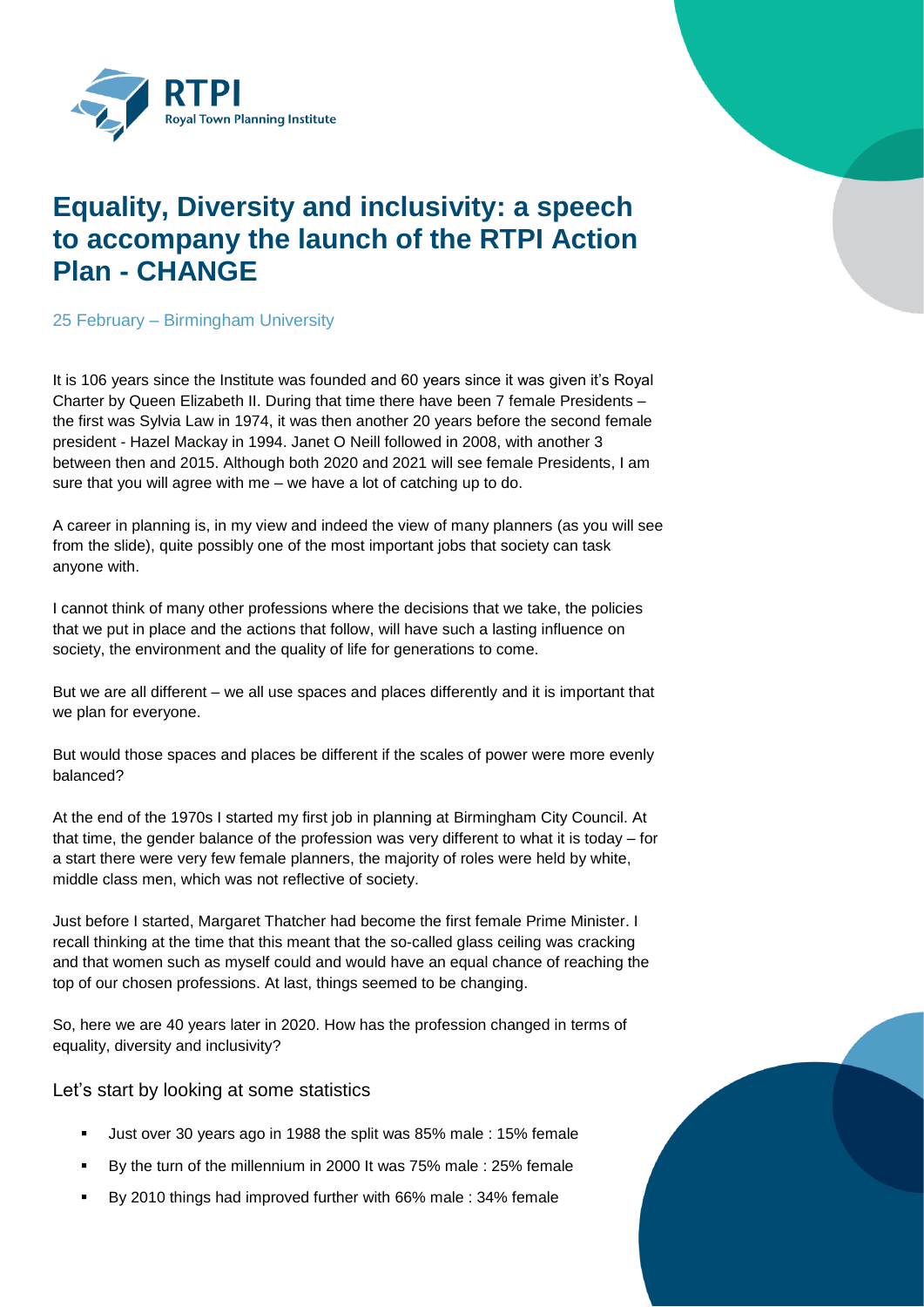

- And in 2019 it was 61% male : 39% female
- Licentiates today are 48% male : 52% female
- And Final year students: 45% male : 55% female

and who knows, in 20 years' time male planners may even be in the minority.

We are heading in the right direction. But looking at other aspects of diversity and membership things are not so good.

- BAME representation in 2019 stood at 7% (the benchmark from the 2011 census is 14%)
- Fellows of the Institute are 83% male : 17% female talent surely does not sit so disproportionately with one section of our membership.

Let's now look at how the planning profession compares with other related professions.

- Law Society (2018) just over 50% of practicing solicitors are women and 60% of new solicitors each year are women – things are changing faster than planning.
- RICS (2018) 14% of all chartered surveyors in the UK are female. There is clearly more to be done to improve the balance within RICS.
- RIBA (2018) 28% architects are female again planners are well ahead.

Clearly in terms of the built environment professions, we are leading the way, but when compared to other professions that we work closely with, we are not doing so well.

As always, statistics are interesting in what they reveal, but vital in what they conceal. And when you start to look at the higher levels of planning, the picture is not so good.

A survey undertaken by Women in Planning last year of 379 planning consultancies found that

- Only 17% of CEOs, MDs, Senior Directors and Directors were women
- **The top tier (CEOs, MDs and Senior Directors) was worse still at 13%** women
- **RTPI Accredited Planning Schools didn't do too well either with only** 22% of Professors female

A report in Planning last month painted a slightly better picture at the top 25 planning consultancies, where 23% of planning Directors were female. This did not however break divide Directors in the way that the Women in Planning study did – anecdotally, I suspect that little has changed in terms of top tier females.

This survey also reported a small fall in the number of female planners from 37% to 36% over the preceding year – at best things seem to be standing still – hopefully this is a 'blip'.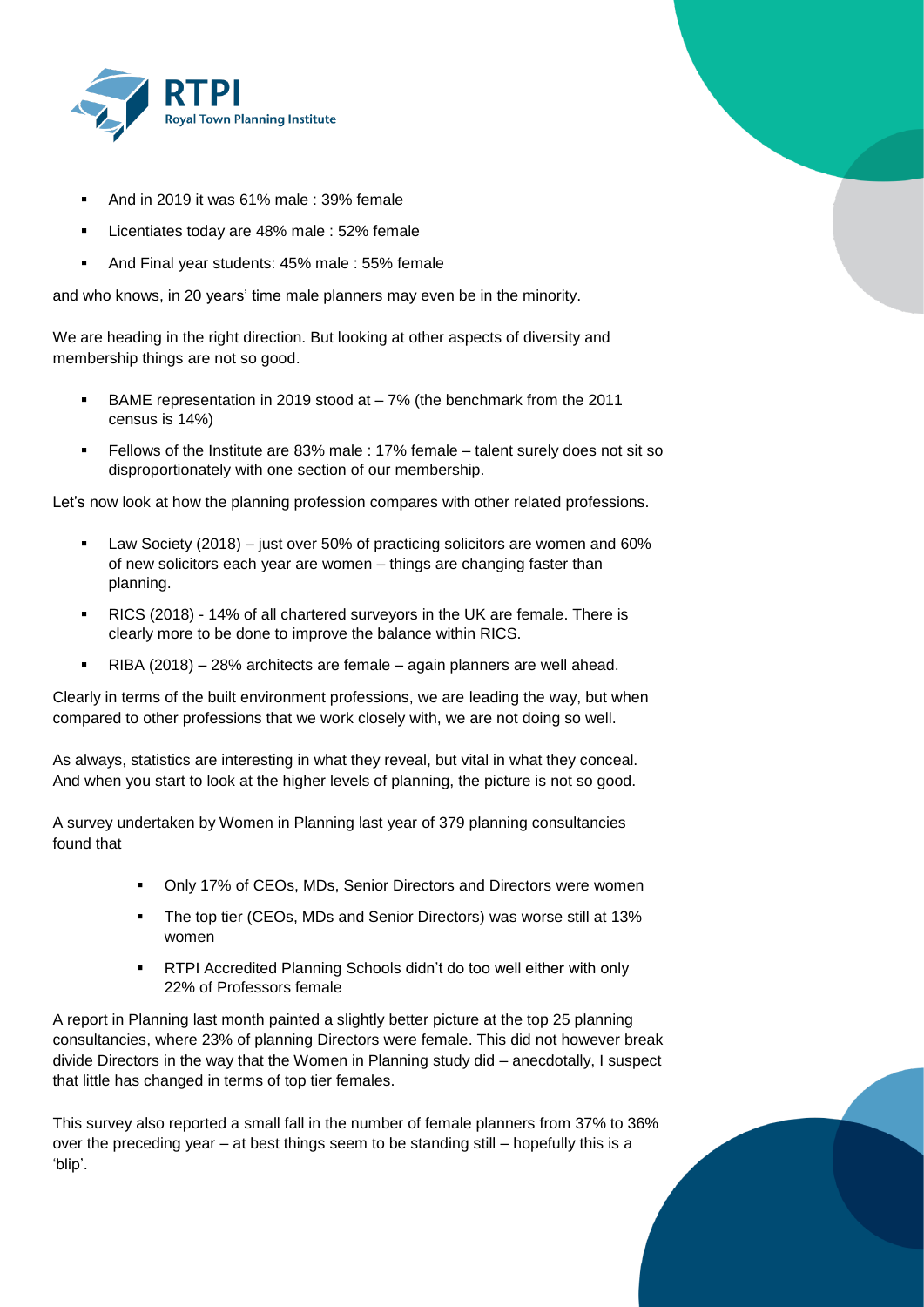

But is it any better in the public sector? Again, the evidence shows a mixed picture. Some English regions (West Midlands included) have less than 15% women at Head of Service level, others do better, for example the south east.

Work undertaken by Green Park on local government leadership in 2018 found that across Unitary Authorities, County Councils, Metropolitan Boroughs, London Boroughs and District Councils 39% of senior positions were held by women.

They also found that women were most likely to make it to the top 20 level in London Boroughs.

Interestingly at CEO level the Metropolitan Boroughs are best with women now occupying 55% of CEO positions.

In essence – the higher you climb, the wider the gap. This cannot be right.

Let's look now at how the higher levels of the planning profession compare, in terms of gender diversity, with others? Just a few examples

- Welsh Assembly In 2003 this was the first legislature in the world to achieve a 50:50 gender balance – currently 47% female
- NHS trusts, clinical commissioning groups and supporting organisation (2017) 44% of CEOs were female
- Secondary School Heads 39% female
- Hospital consultants (2017) 36% female
- Scottish Parliament (2019) 35% female
- House of Commons  $(2019) 220$  females  $(34%)$
- Law Firms (2018) 31% of partners are women
- Planning whilst things are improving, this picture is not one that we can be proud of as a profession.

The gender pay gap is a good measure of the degree of equality. Last year the gender pay gap for full time workers increased in the UK, rising from 8.6% in 2018 to 8.9% in 2019.

In the planning profession the picture is far worse. In 2018 the pay gap between male and female 'planning officers' was 28.6%. The pay gap increases with seniority.

The scales of power are tipped against women. This imbalance matters and it matters deeply.

Lack of female representation at a decision-making level materially affects the environment.

We are also losing 'top talent' from the profession to the disadvantage of society.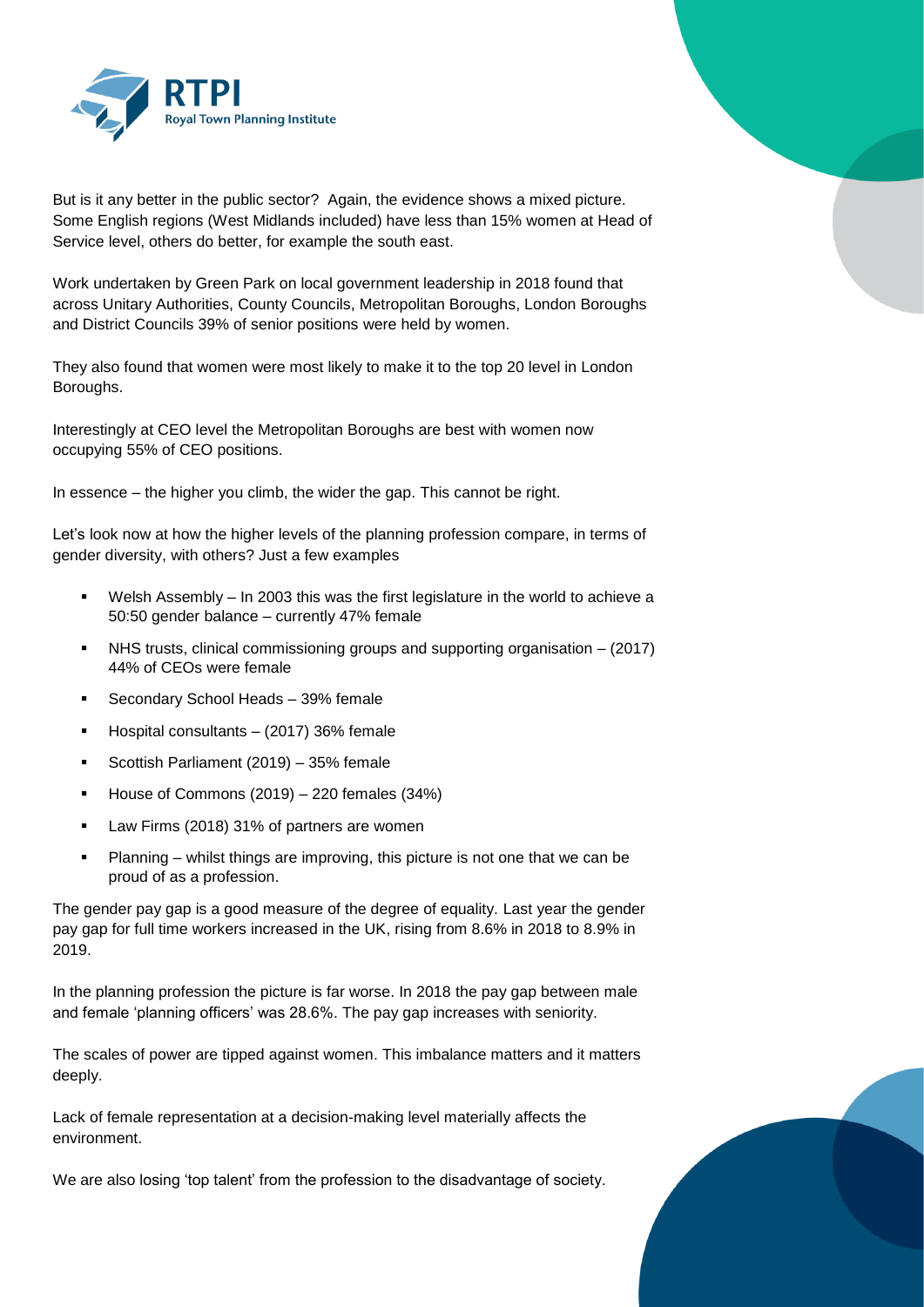

I am sure that you will agree talent does not rest with one particular section of society, nor does the ability to plan for those who lead different lives.

Planning matters - the legacy of the decisions that we take today will last for many generations and impact upon many lives.

Looking forward, it is really important that as a profession we are reflective of society.

There is still a long way to go in terms of diversity. But why is it so important that we address this issue.

We all use spaces and places but we all do it differently and the way that we do it changes throughout our lives.

Would the decisions that we take be different if the scales of power were more evenly balanced. And here I am not just talking about gender balance. I am talking about diversity in its widest sense.

Decisions taken within an 'echo chamber' will tend to reflect the views of those within that chamber. We feel good when others validate our views, we feel smarter when people tell us what we already know.

Planning is evidence based – but how often does the evidence reflect different views – all of which are equally important in decision making. Evidence tends to default to a white, middle class, male perspective. If the evidence does not fit perceptions, then the decision maker will often dismiss it.

With complex issues, such as those tackled by planners, it is simply not possible for one person, or a group of people from similar backgrounds, to have all the relevant insights.

Diversity is however more than a gender or ethnicity tick box – it is also about cognitive diversity. This form of diversity is often hidden. It is about a diversity of thinking, something that is not necessarily related to certain groups, backgrounds or upbringing.

You may recall England's defeat to Iceland in the 2016 European Football Championship. Why had it all gone wrong? I was listening to Matthew Syed just before Christmas talking about one of the solutions to this. It involved a new group – a technical advisory board – made up of people from different backgrounds including a founder of high-tech start-ups, an administrator in Olympic Sports, an educationalist, former head coach of the England Rugby team, Dave Brailsford a cycling coach, Lucy Giles first female college commander at the Royal Military Academy at Sandhurst and Matthew Syed.

The make-up of the group was criticised by sports writers and others. None of the members were paid – what they brought to the table were unique insights into problems. For example Lucy Giles offered insights about building mental fortitude from her knowledge of the army, Michael Barber talked about turning abstract ideas into practice drawing on his time as head of the Prime minister's delivery unit under Tony Blair. The group was, to quote Matthew Syed, 'brimming with cognitive diversity'.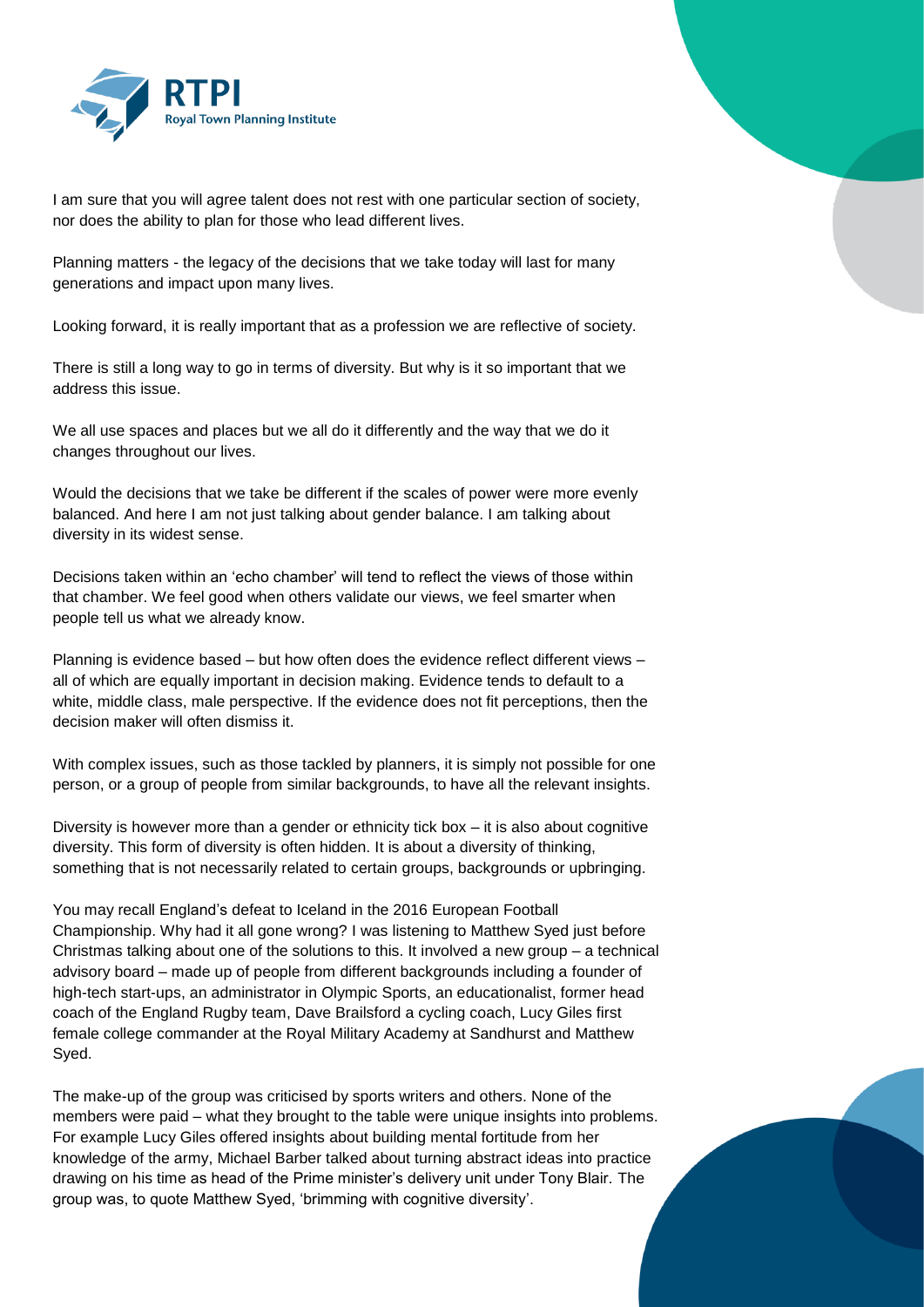

Would it have been effective if Harry Rednapp, Tony Pulis or others with experience of the game had been involved as pundits suggested? Whilst the room would have brimming with football know how – they all knew very much the same things. They socialised in the same groups – but crucially, they knew what Southgate already knew, so their presence would have added little.

Diverse groups express different views. In this case whilst some ideas were rejected, the process of considering them often led to divergent thinking and more sophisticated solutions.

In a similar way, the success of the Code Breakers at Bletchley Park during World War Two was a reflection of the cognitive diversity of the team, with mathematicians such as Alan Turing and the former bank clerk Stanley Sedgwick - a crossword whizz who could put himself into the mindset of the code writers – both men brought different ways of thinking to code breaking.

It is also worth noting that over 50% of those who worked at Bletchley Park were women.

Seeing things from different perspectives often may lead to different decisions.

As a profession we need to do better if we are to truly understand, and respond to, the diverse needs of society for whom we plan.

The House of Commons Women and Equalities Committee (2018) recently heard evidence about women and the environment. Their report details the habitual 'safety work' that women perform, often unconsciously, such as taking particular routes, wearing headphones or looking down whilst walking. I am sure many of you recognise this in yourselves – I certainly do.

But it isn't actually women who are most at risk on our streets it is young men and the homeless – but what is good for one group is good for others – we just need to ensure that the issues are properly fed into the decision making process and fairly considered.

I would like to commend to you the article published in the March Edition of The Planner – which will just have landed on your doorstep. It is by Natalya Palit and it explores what UK Planners can learn about Gender Planning from the experiences of Vienna.

So how was it for me?

- Did I feel the need to be better to be equal? yes
- **Have I experienced gender discrimination yes**
- Has gender been a barrier to career progression yes
- Did having a family hold my career back yes

I do not want any planner to be answering 'yes' to these questions, or questions like them, in the future – it must be NO.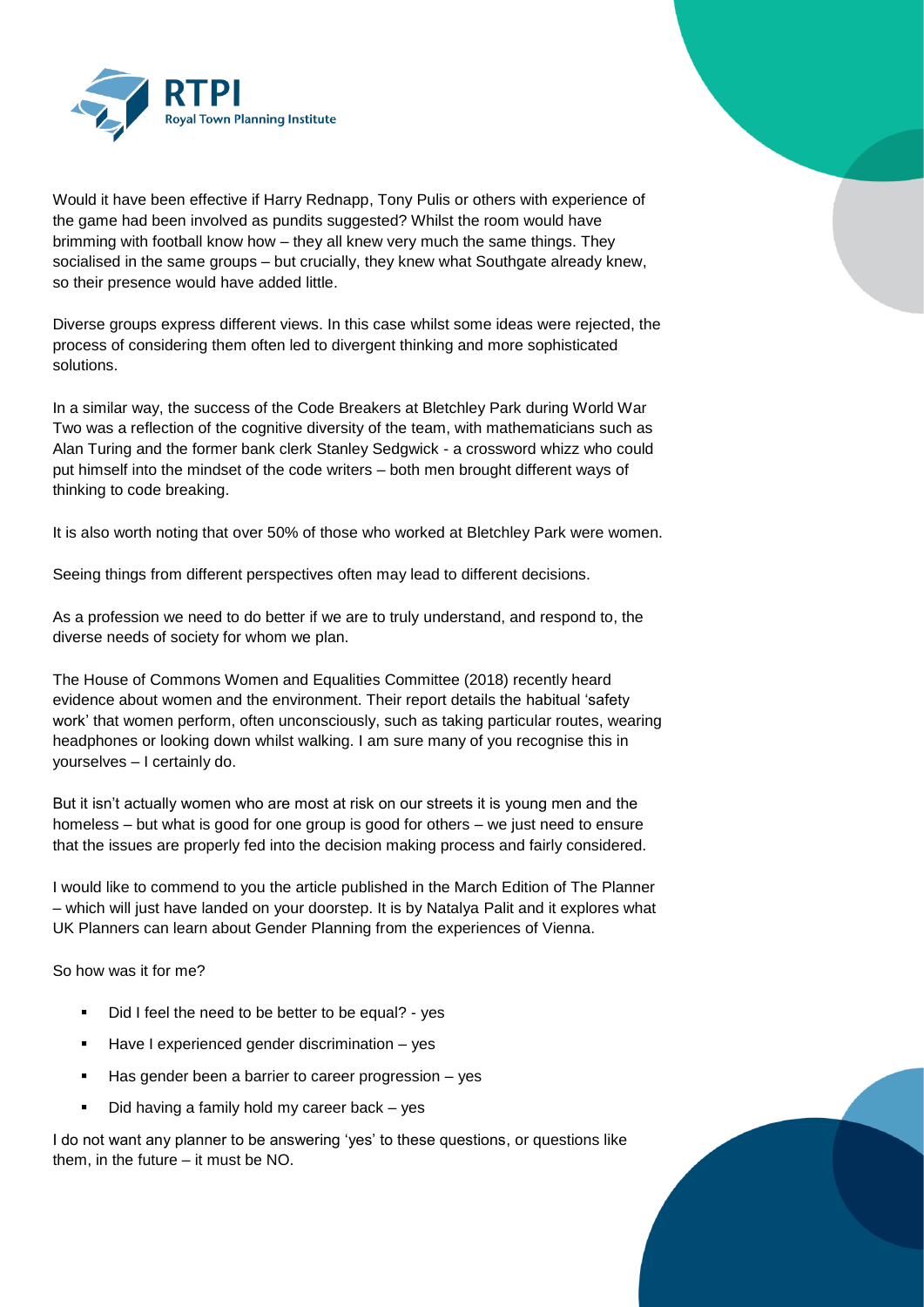

So what is going on in our profession and what can we do to improve equality, diversity and inclusivity?

A member survey in late 2017 garnered 4000 responses. 24% of women said gender was a barrier to career progress. The reasons cited included

- **Lack of management development programmes (25%)**
- Lack of career mentors (25%)
- Lack of role models
- **Lack of family friendly and employer polices**

The results of this survey fed directly into the RTPI Corporate Strategy 2020 – 2030 which was launched last month and which contains, as one of its four pillars, the promotion of equality, diversity and inclusivity.

This identified the need for an action plan - snappily titled 'CHANGE' - to address the issues that I have outlined thus far. More about this a little later.

In 2019 the RTPI also undertook its own research. Led by Aude Biquelet Lock and Jenny Divine. The research was driven by the RTPI view that a planning profession that is more representative of women and society at large is crucial to bring about inclusive environments that meet the needs of everyone. The results of this research will be published on International Womens Day, 8 March but I have been given permission to share with you some of the findings.

It took the form of interviews and questionnaires, with responses from 50 women and 2 men working in planning, across 6 countries.

The majority of women in study said they felt at a disadvantage in their workplaces that overwhelmingly reflected 'masculine cultures and norms of behaviour and argued that this was having a tangible effect on their careers.

Over half felt their opportunities for promotion had been limited by gender and close to half said they had experienced sexist or inappropriate comments at work.

The results suggested that women were especially at risk on return from maternity leave and when opportunities for promotion arise.

Those who said that gender had not been a barrier to their professional progress, on occasion had also experienced sexist comments or behaviour from male counterparts.

Such behaviours are equally likely from younger and older males.

Those who had moved between sectors considered that these behaviours depended on culture of workplace and not whether it was public / private / or academic sectors

Some women felt that advancement required adopting 'male' behaviour traits and that other women in more senior positions were the greatest barrier – 'Queen Bee' syndrome.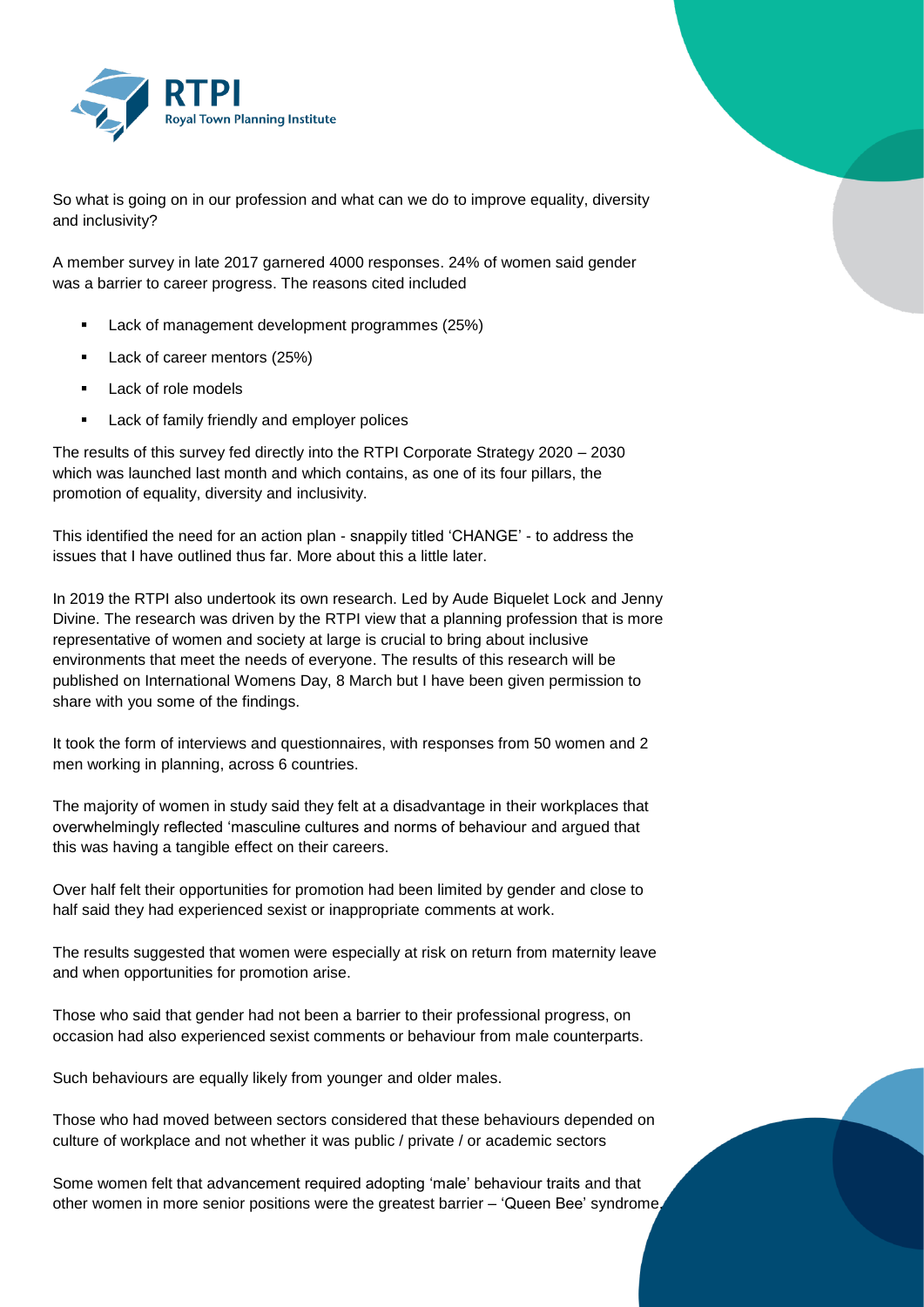

Some employers were felt to pay 'lip service' only to equality in the workplace – perhaps, it was suggested, to make themselves look modern, progressive employers.

The results suggest that sexism is sometimes accompanied by ageism, racism and discrimination on grounds of sexual orientation

The research also contains 15 recommendations for improving gender equality. I commend it to you.

So, everyone needs to accept that there is an issue and agree the importance of correcting the balance

However, many male leaders believe the playing field is level and that gender parity no longer needs to be a priority. The data does not agree with this view and neither do women.

Those 'at the top' need to better understand the challenges that women – and others who are not like them – face.

They need to be confident that they can promote individuals from a 'different mould'.

We are not alone in facing the challenge of a 'Better Balance'. As Lady Hale, former president of the Supreme Court put it recently, the judiciary needs to be more diverse so that the public feel those on the bench are genuinely "our judges" rather than "beings from another planet".

How often have we heard that also said about planners?

So why have we not closed the gender gap yet? For a number of years now we have had policies in place that allow flexible working, we have quality childcare that can enable both parents to work, there are schemes in place to support for women and others in the workplace – but barriers to professional advancement still persist.

In our society cultural norms are strong – they define gender roles at home and at work.

Caring responsibilities, for children and the elderly are still seen as a woman's role. In the UK, according to the Office of National Statistics, men do an average 16 hours a week of unpaid work whilst women do 26 hours a week.

Women's lives are often more complex than men. Their journey's to and from the office often involve trips to the shops, to drop off and collect children, they are more likely to use public transport.

Women tend to say 'we' rather than 'I' – they are team players. When interviewing I am always struck by how women, when asked about a project they have been working on, refer to the 'team' – they have to be prompted to explain their role within the team. Conversely, men often talk about what they did and have to be prompted to explain how this relates to others in their team.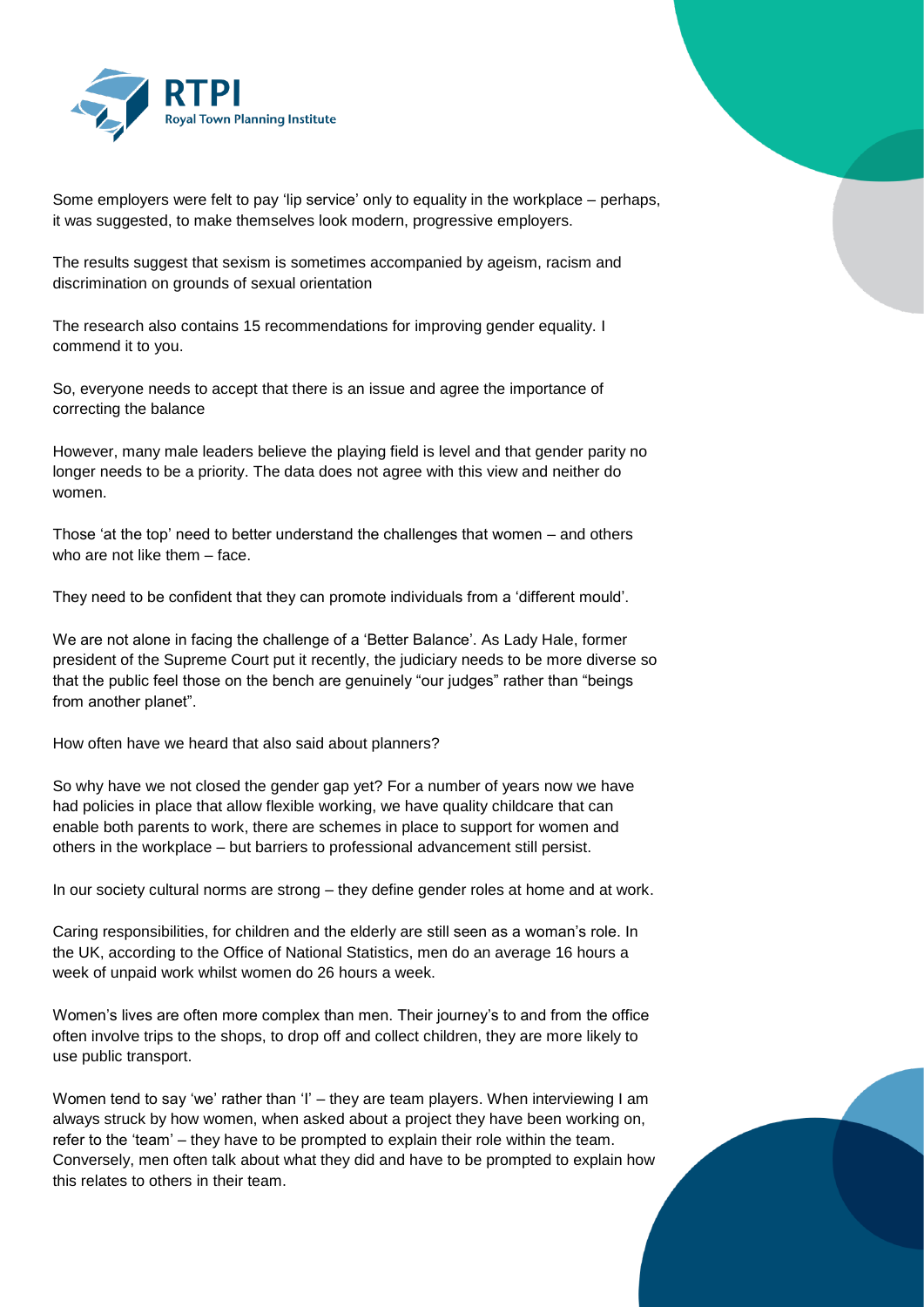

Many of our working practices, from interviews, office hours and networking, favour males and, as the RTPI research confirmed, the language and practices of the workplace often leave women feeling uncomfortable – "*I have to be better to be equal".* 

Closing the gender gap makes good business sense. Research by McKinsey showed that companies across all sectors with the most women on their boards significantly and consistently outperform those with no female representation.

Thomson Reuters found that companies with greater numbers of women leaders fared better in periods of greater economic volatility.

Whilst a Leeds University Business School Study showed that having at least 1 female director on the Board appears to cut a company's chances of going bust by about 20%. Having 2 or more, lowers the risk further

Change can happen if we are determined to make it happen. Two weeks ago I was at the UN Habitat World Urban Forum and met with UN executive Director Maimunhah Mohd Sharfif - Maimumah trained as a planner at Cardiff University. She had been given responsibility for the World Urban Forum and said that one of the challenges that she had set the organising committee was to ensure that they had 50:50 representation of male – female speakers. She had been told that this was not possible – she was clear in her response – well search the world then! She achieved 54% female speakers. If this can be done on the global stage, then it can be done in the UK. We should never see panels that do not reflect the society that they are speaking about.

And so to the RTPI Action Plan that I mentioned earlier.

In 2019, the RTPI commissioned specialist diversity and inclusion consultancy Brook Graham to look at how the planning profession currently performs and to identify a series of bespoke actions that could be taken forward to achieve a better balance.

They found that whilst the RTPI performs 'above average' in terms of equality, diversity and inclusivity, when compared to others in the built environment sector, there is still much work to do.

For us to be an effective and sustainable profession, we must be genuinely representative of the society in which we work. This includes recognising and addressing the need for broader visibility of diversity at all levels of the profession, from entry to the most senior. We need to be accessible and inclusive, adaptable to change and proactive in our support for members, wherever they may be.

An action plan – CHANGE – has been developed to help guide both members and employers as they work to achieve a more balanced profession. This bespoke action plan represents the means for the profession to achieve this.

This evening, I am delighted to be able to launch this action plan, I hope that CHANGE will be transformative and will not just benefit planners but will also positively impact on how people view the profession.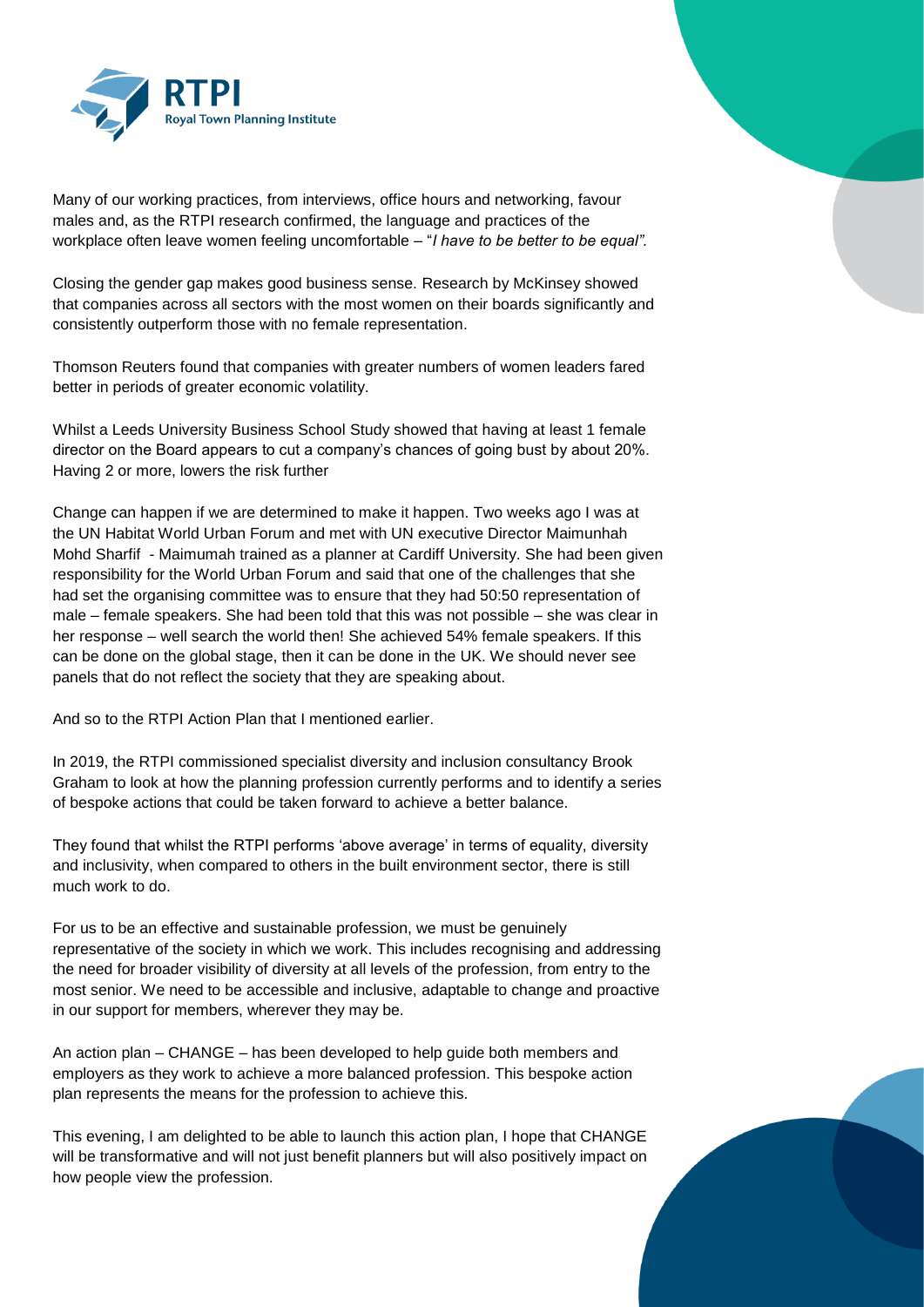

CHANGE is focused on 6 core areas:

- 1. A Diversity and Inclusion Strategy
- 2. RTPI Governance Structure
- 3. RTPI Standards
- 4. Education Sector
- 5. Leadership and Culture
- 6. Attracting and retaining diverse talent

Work is now underway to identify a range of detailed actions that can be implemented to ensure progress is made

Progress will then be measured using Brook Graham's 'Maturity Model' which has 4 stages –with key milestones and objectives to ensure progress can be measured

The six core areas are shown down the left-hand side of the table – the four Brook Graham stages are:

- Stage 1 shown in yellow constructing foundations
- Stage 2 shown in pink building infrastructure
- Stage 3 shown in green momentum and integrating
- Stage 4 shown in orange pioneering.

By the end of year 7, the high-level actions underpinning each of the six core areas should have been completed and the top level of maturity will have been reached.

The Action plan is an on-line tool which can be accessed via the RTPI website. (The website is currently undergoing an upgrade, but very shortly a new and significantly better one will be up and running – so bear with the tech specialists for a few weeks longer).

The Action Plan represents a strong and measurable commitment by the RTPI and its members to tackle the challenges of equality, diversity and inclusivity and to bring about real change.

Without wishing to pre-empt the detailed actions that will flow from this toolkit, I want to share one with you today – that is the need to address unconscious bias.

Unconscious bias refers to the way that people are denied opportunities not because of a lack of talent or potential, but because of arbitrary factors such as race or gender.

When recruiting to new positions, unconscious bias tends not to manifest itself when the difference between candidates is obvious – why would you chose someone who could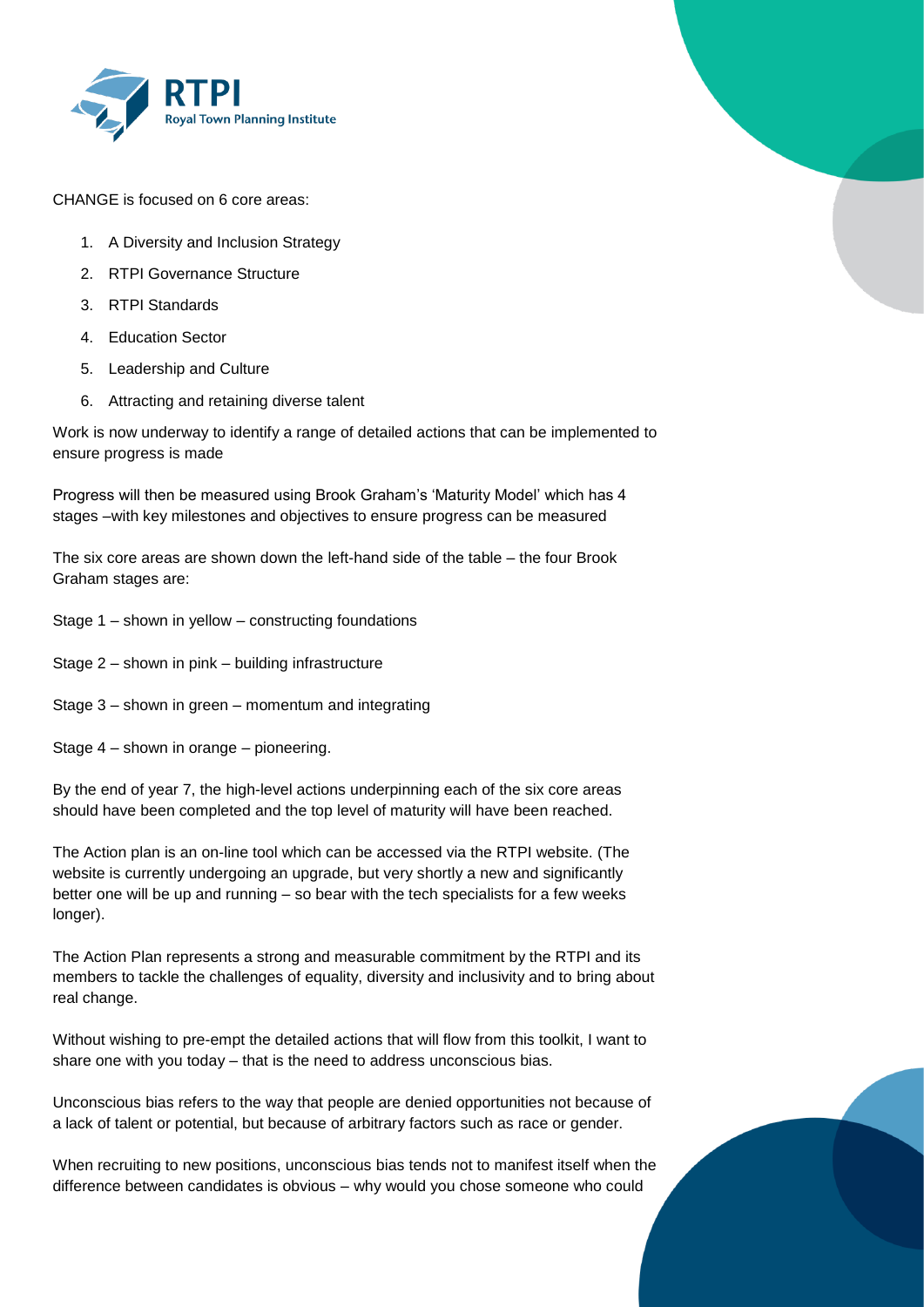

clearly not perform in the way required of the role – rather it happens when candidates are similar in ability.

Matthew Syed, in his book 'Rebel Ideas: The Power of Diverse Thinking' quotes a university study where students were given the task of deciding between candidates for a job. When black candidates were clearly superior to white they were almost always selected. The same was true of white candidates.

It was where the CVs were similar in quality that unconscious bias kicked in – there was a small but significant tendency for white candidates to be selected. Those making the decisions were surprised when the bias was pointed out. If these decisions had been challenged in court, it would have been almost impossible to prove.

Dismantling unconscious bias is not just the first step in creating a fairer system, but in creating organisations where there is better and more balanced decision making.

It gives people from all backgrounds a chance to pursue their talents, broadening the body of people with knowledge to our most pressing challenges. No-one should have to be better to be equal.

Unconscious bias training should, in my opinion be a must, not only for recruiters, but for also for the wider profession as we seek to engage equally with all sections of the community that we serve and properly balance the views that we hear in return.

Running alongside the RTPI Action Plan, I would also commend to you the work that is being done by Women in Planning, to provide support, gender specific CPD and networking opportunities. The West Midlands branch was established in 2019 and has already delivered some innovative and exciting events, with many more to come. These events are open to all, irrespective of gender.

Equality, diversity and inclusivity is more than an issue of morality and social justice, or box ticking, it is also about fairness and properly informed decision making.

Equality, diversity and inclusivity matters.

Talent is everywhere – opportunity is not.

I want every member of the RTPI and every new entrant into the profession to able to reach their potential irrespective of their background and circumstances and in doing so to be able to contribute fully to shaping our places and spaces for the better.

There is great hope for the future – but it is our hands. I think that this was what I was trying to say at 8 months old and have continued to say ever since.